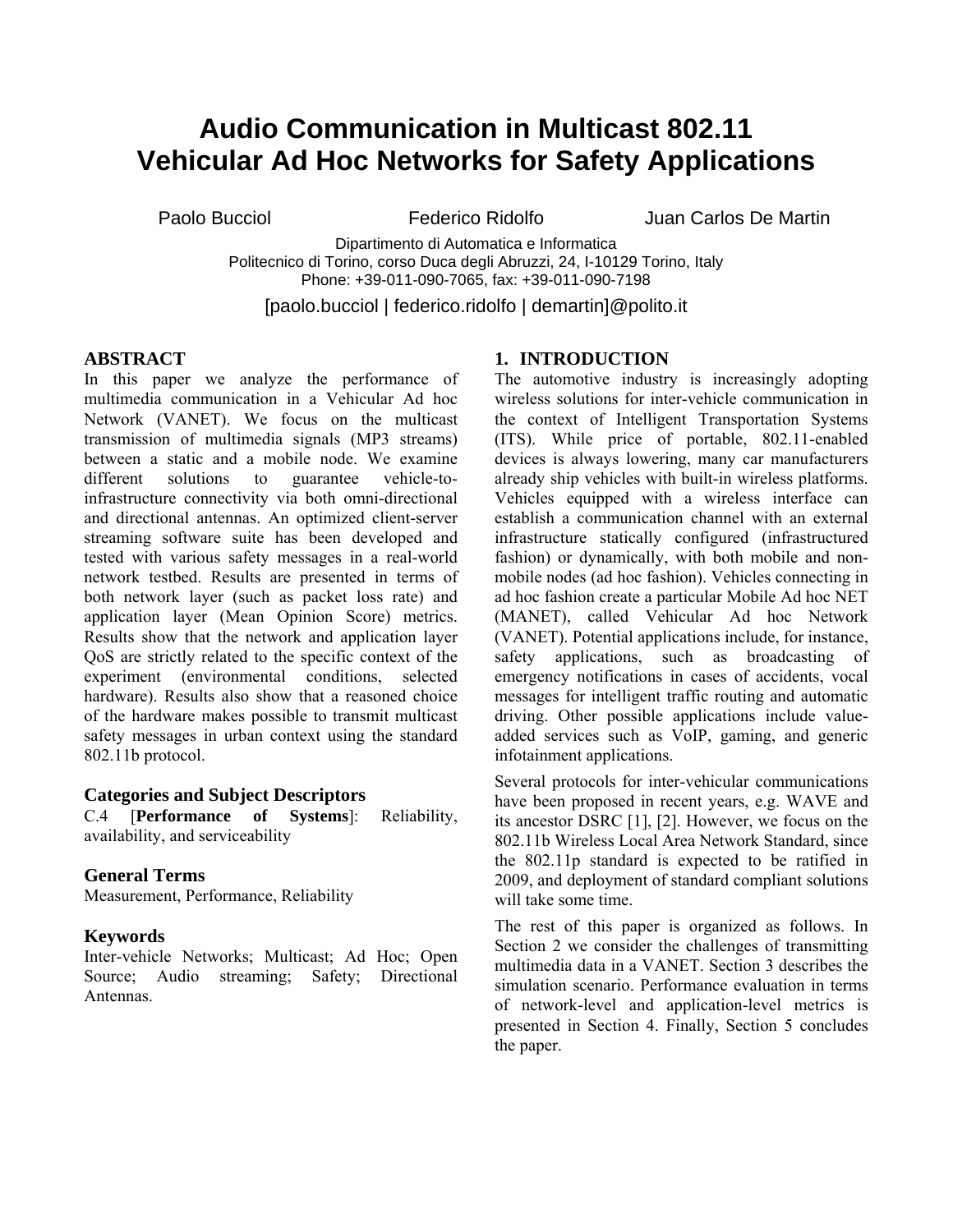# **2. CHALLENGES**

The peculiar characteristics of inter-vehicle ad hoc networks, such as high mobility and presence of interference and multipath effects, make the problem of data transmission even more challenging than in ordinary MANETs [10][13]. Among the key factors which have to be considered when evaluating the performance of an application in a VANET, particular care shall be taken in considering the target scenario [17] and node mobility [4][11].

Environmental conditions and context can significantly impact on the quality of the wireless communication [20][22]. A non-ideal context such as the presence of concurrent transmissions and high node density and mobility, which lead to increased interference and multipath effects, does not allow high quality communication. Standard solutions as retry limit adaptation are unable to solve this problem [12]. Use of IPv6 [5] and dynamic routing algorithms [8] to solve the issues of automatic node configuration and packet routing issue in high density VANETs are very promising approaches which, however, will not be discussed here since they fall outside of the scope of this paper. On the other side, in an ideal context where there are no concurrent transmissions and nodes are sparse, high node mobility does not impair significantly the transmission quality [19]. In our analysis we jointly consider the impact of context and node mobility on the quality of the wireless communication.

Although transmission of data flows over VANETs is already a challenging issue by itself [6][21], transmission of multimedia data is even more critical [16][23], due to hard timing constraints and high bitrates. In critical traffic conditions, the standard 802.11b infrastructured mode is unable to guarantee acceptable QoS [18], and multimedia applications can be successfully run only over ad hoc topologies [9].

However, connection quality in ad hoc networks significantly degrades when the number of concurrent transmissions increases [7]. When the same information has to be propagated among various nodes of the network, multicasting or broadcasting techniques are foreseen to increase network efficiency. The standard 802.11 Medium Access Control layer can be used without modifications if the information is broadcasted at moderate bitrate [3]. In this context, use of directional antennas can further increase the network scalability, increment the

propagation range and thus reduce network design issues and complexity [14][15]. For instance, we can send different information messages to the various branches of a given intersection.

# **3. EXPERIMENTAL SCENARIO**

We consider a typical urban scenario, focusing on an intersection controlled by a traffic light. The server, a multicast transmitter, is placed next to the selected intersection. Information is sent by using the standard 802.11b protocol, in ad hoc mode. Our vision is depicted in Figure 1.

From the client point of view, a 802.11b-enabled handheld device is placed in a car. On this device we have installed our client software. It runs for the whole duration of the experiments, which consist in passing through the intersection with the car and examine how changing a given set of parameters can influence the transmission. The parameter set includes the transmitter antenna, the car speed, the handheld device and the transmitted message.

The real experiments have been conducted in an urban context, next to a traffic light controlled intersection, in the center of Turin, Italy. Two different scenarios have been examined: a *day scenario* and a *night scenario*. The day scenario is characterized by frequent traffic jams and by many cars parked at both sides of the roads. The night scenario, on the other hand, is characterized by low traffic density and almost no car parked at the side of the streets. We now proceed by describing the software suite and the wireless devices that used in the experiments. Next, we detail the characteristics of the transmitted multimedia flows. Finally, we analyze the antennas we have selected for the transmission.



**Figure 1. Our experimental scenario.**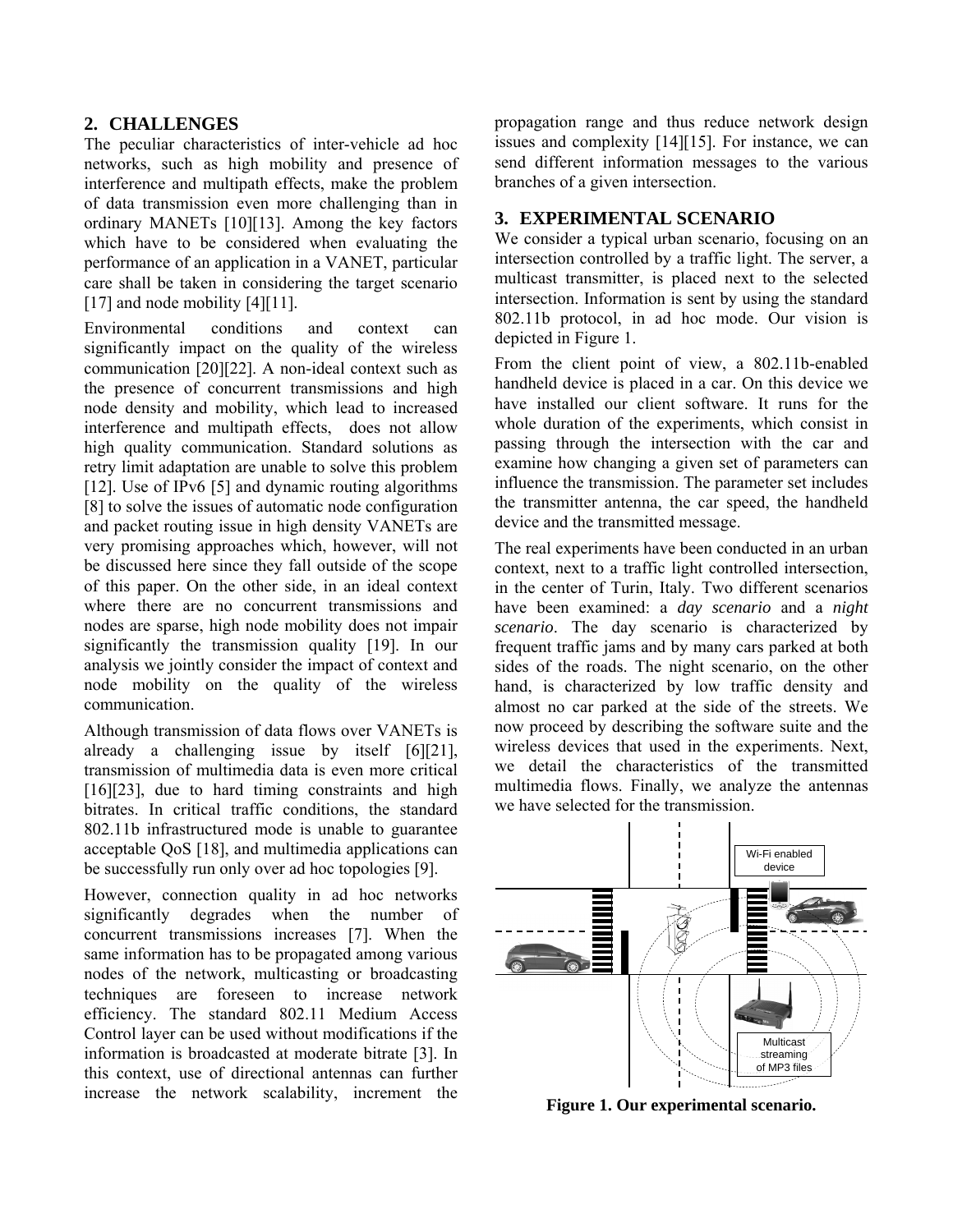# **3.1 Software Suite**

The client-server software suite used during the experiments has been developed in the context of the LScube project [27]. It has been released following the open source paradigm. Source code, as well as pre-compiled images for handheld devices, can be downloaded from the WiSafety Project site [26].

The server is compliant with the standard RTP/UDP/IP protocol stack and has been designed to send MPEG-1 Layer 3 (MP3) files in multicast. It takes a MP3 file in input – allowed bitrate ranges from 64 to 192 Kbps – and encapsulates one MP3 frame for each data packet. In this context, then, the terms *packet* and *MP3 frame* are equivalent. Packets are then sent in real-time. The client has been designed to run with different sound output modules, suitable for different architectures, and contains a small output buffer with some optimizations for the specific scenario, like packet reordering.

The receiver devices commonly used for mobile communications are small and portable. Their main drawback is little computational power and autonomy. Moreover, most of the computational power is used to perform high priority tasks, like wireless connection management, output buffer management, multimedia stream decoding and playback. All these tasks are computationally intensive for those devices, due to hardware limitations, such as lack of Floating Point Unit in many of the currently sold handheld devices. Keeping in mind those (hard) constraints, our efforts in the development of the client application were targeted to two main goals, both aimed at increasing the user's perceived quality: error concealment and reduction of glitches. Error concealment also plays a crucial role in avoiding decoder crashes. To reach this goal, two simple and low-complexity error concealment techniques have been implemented in the decoder.



**Figure 2. Impact of interference and noise on the quality of the received MP3 stream.** 

**Table 1. Characteristics of the handheld devices used in the experiments (Sharp Zaurus, HP iPAQ).** 

| <b>Name</b>         | <b>CPU</b>      | OS.      | <b>Wireless</b> |
|---------------------|-----------------|----------|-----------------|
| HP iPAQ             | Intel PXA $255$ | Linux    | Integrated      |
| h5550               | @400MHz         | Familiar | Atheros         |
| <b>Sharp Zaurus</b> | Intel PXA 270   | Open     | $D$ -Link       |
| SL-C3200            | @416MHz         | Zaurus   | <b>DCF-660W</b> |

More sophisticated techniques which, for instance, exploit the correlation between the various packets to increase the perceived quality, are outside of the scope of this paper. However, the client software has been designed to ease the implementation of customized error concealment algorithms by third parties.

Each of the two implemented techniques creates a fake packet every time the decoder should decode a packet which has not been received. The first technique (zero copy) consists in feeding the decoder with a packet filled with zeros. It can be used as lower bound for more sophisticated techniques. The second technique (frame copy) consists in feeding the decoder with the content of the last frame which had previously been correctly received. Since frame copy constantly outperforms the basic zero copy technique, application layer results will be implicitly presented by means of frame copy technique.

The second optimization made at the client consists in avoiding playback if the Signal to Interference+Noise Ratio (SINR) is low. As detailed in Section 2, background noise and interference are dramatically high in VANETs. SINR can easily be obtained by using the command-line interface of the Wireless Tools [24]. Multicast transmission does not retransmit packets, thus it performs poorly in VANETs. The resulting high packet loss rates then induce annoying scratches and anomalies of the decoded MP3 stream, which are commonly referred to as "glitches". We evaluated how the SINR determines the presence of glitches in the playback of the received stream by means of a subjective evaluation made by four different testers under different SINR levels. Results are shown in Figure 2. The four testers evaluated the playback with a score ranging from zero (nothing is played) to five (excellent playback). Scores under 2.5 correspond to almost incomprehensible messages and were classified as "very annoying". In this specific context, a "very annoying" playback corresponds to a SINR<15dB. This value can be used as a threshold to stop the playback in situations where the message would not be understood.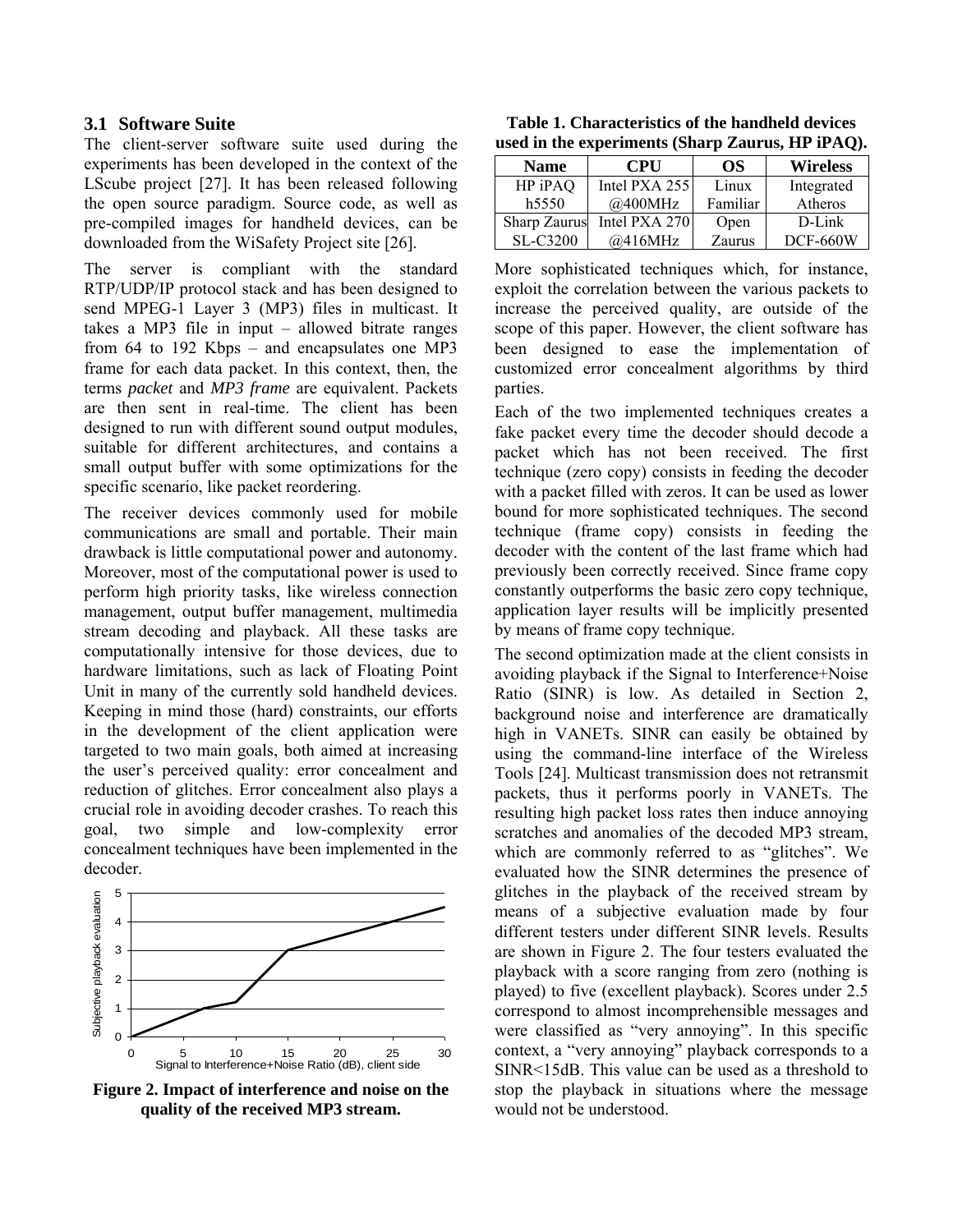| <b>Device</b> | <b>Characteristics</b> |              |                      |              |  |
|---------------|------------------------|--------------|----------------------|--------------|--|
| n.            | Gain                   | <b>Beam</b>  | <b>Front to Back</b> | <b>Price</b> |  |
|               | (dBi)                  | Width        | Ratio (dB)           | <b>USD</b> ) |  |
|               | 24                     | $12^{\circ}$ | >30                  | 180          |  |
|               | 18                     | $30^\circ$   | 26                   | 95           |  |
| 3             |                        | omni         |                      | 15           |  |

**Table 2. Antennas used for transmission – details.** 

# **3.2 Receivers**

The performance of our transmission suite has been tested with two different handheld receivers, whose characteristics are detailed in Table 1. The first receiver, an HP iPAQ h5550, has been configured with a Linux Familiar 0.8.2 distribution, based on the Linux 2.4 kernel, while the second, a Sharp Zaurus SL-C 3200, has been configured with the OpenZaurus 3.5.4.1 distribution, based on the Linux 2.6 kernel.

The wireless cards of both devices support the 802.11b standard. On the iPAQ we used the integrated Atheros wireless chipset. On the Zaurus, since no wireless card was present, we chose an external D-Link DCF-660W card (Compact Flash). We chose not to use external antennas at the receiver side because we were interested in setting up an easyto-replicate environment, without the need of setting up anything more than a car cradle on the windscreen of the vehicle. Our vision is that our suite can be easily set up at the client side by just installing a freely available software program on any of the most common handheld devices with support to Linux OS (for instance, many models manufactured by Sharp, HP, Dell, Asus support Linux).

# **3.3 Transmitted Data**

Several MP3 files containing safety messages have been transmitted during the experiments. Ten different generic safety messages have been recoded in four different combinations (English Male, English Female, Italian Male, Spanish Female).



**Figure 3. Irradiation patterns of the directional antennas (device n.1: left, device n.2: right).** 

| Table 3. Tested combinations of antenna gain and |
|--------------------------------------------------|
| car speed, in [Day (D), Night (N)] scenario.     |

| <b>Car Speed</b> | Antenna gain (dBi) |    |    |
|------------------|--------------------|----|----|
| (Km/h)           |                    |    | 24 |
|                  |                    |    |    |
|                  |                    | DΝ |    |
|                  |                    |    |    |

Two different voices, a male and a female one, and three different languages, Italian, English, and Spanish, have been considered. The four combinations related to the same safety message, although expressed in different languages and from people of different gender, have the same duration of about two seconds. All messages have been encoded at 192Kbit/s using the MPEG-1 Layer 3 encoder.

A single test consists in driving the car with the handheld device through the selected intersection. We define as a *transmission cycle* all the data successfully received during this test from the handheld device, starting from the moment at which the receiver starts receiving packets and ending when the car has passed the intersection. In case of directional antennas, the handheld device automatically stops receiving packets after crossing the intersection. Some packets can still be received, though, due to secondary lobes or reflections. In case of omni-directional antennas, the

playback is stopped as soon as we move away from the intersection and the SINR falls below the threshold value of 15dB.

# **3.4 Antennas**

At transmitted side we used both directional and omni-directional antennas, whose details are shown in Table 2. We used a single omni-directional antenna with 8dBi gain, and two directional antennas, with different characteristics (and cost); one highly directional grid antenna with 24dBi gain and one panel antenna with 18dBi gain, whose H-plane irradiation patterns, taken from the respective data sheets, are presented in Figure 3.

# **4. RESULTS**

We have considered three different car speeds, namely 40, 50, and 70 Km/h (equal to 25, 31 and 43 Mph respectively). All tests have been repeated for both day and night scenario, with green or flashing yellow light and a constant speed. All tested combinations of antenna gain and car speed for each scenario are shown in Table 3.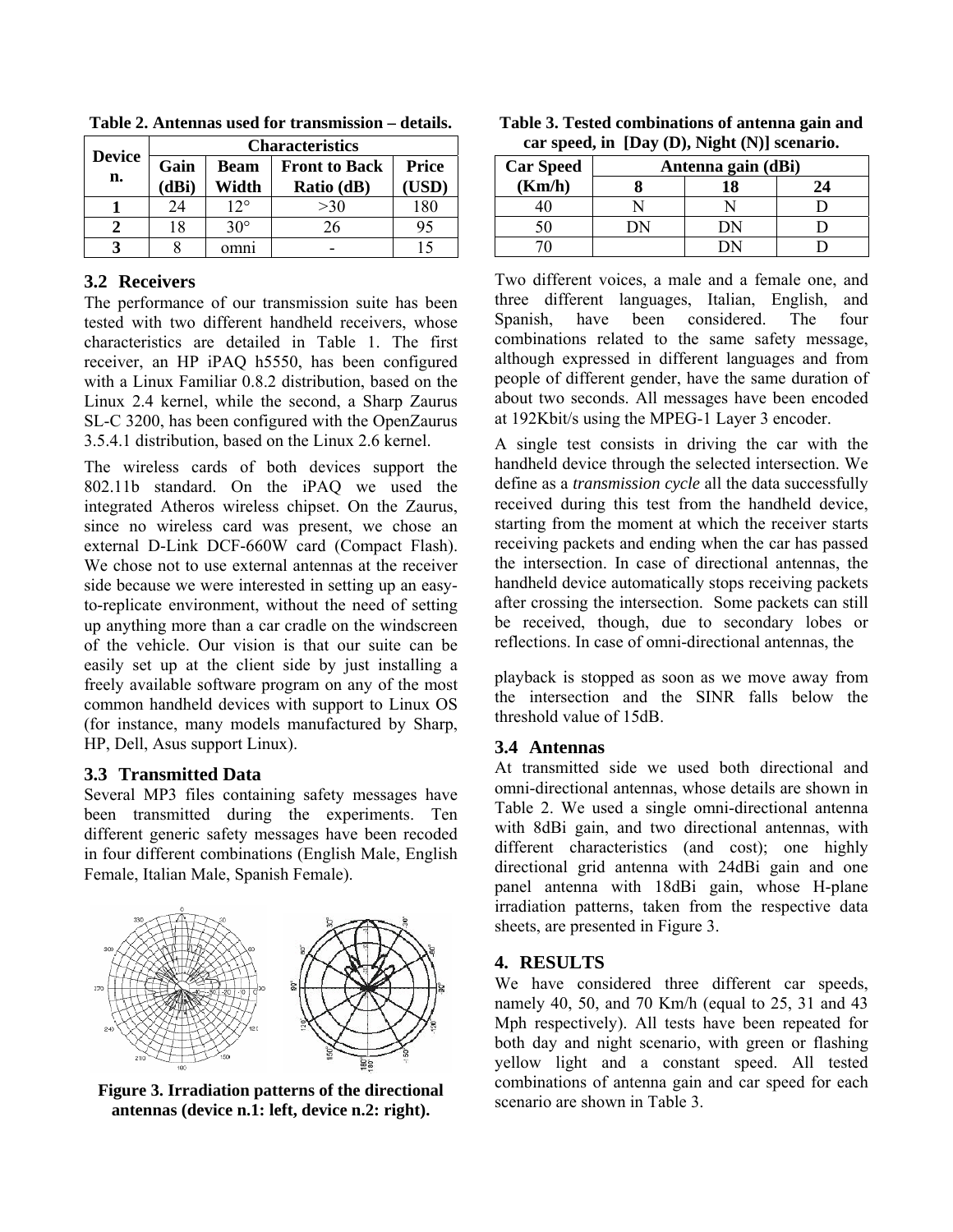

**Figure 4. Received packets, day scenario.** 

For each combination of antenna and car speed, at least six transmission cycles have been made with all combinations of each safety message. Tests have been repeated for both client devices. The combinations which haven't been tested wouldn't have added useful information, as explained in the "Results" section.

In particular, as will be clarified later in this section, during the day high gain antennas and at mediumhigh speeds perform better. Thus, combination of low gain antennas and low speeds have not been tested, apart from the combination [8 dBi, 50Km/h], useful to perform comparisons with the night scenario. During the night, on the other hand, the reduced environmental noise (interference, multipath) and traffic allowed good communication also with lower gain antennas and at all considered speeds. Thus, the adoption of more expensive, high gain antennas (according to Table 2) is unnecessary in this scenario.

#### **4.1 Network layer results**

All results shown later on are the average of the performance obtained by the two different client devices (which had almost the same performance in all considered metrics during the tests).

Figure 4 and Figure 5 show the number of received packets as a function of the antenna gain and car speed for day and night scenario respectively. In Figure 7 the performance comparison between the two scenarios in terms of packet loss rate and percentage of duplicated packets is presented, while in Figure 6 the comparison is made by means of the received stream length. All the experiments performed in the day scenario suffer from high packet losses. In the worst case, that is, when using the 8dBi omnidirectional antenna, percentage of lost packets exceeds 20%. On the other hand, with the 24 dBi directional antenna packet losses remain around 10%.



**Figure 5. Received packets, night scenario.** 



**Figure 6. Average length of the received streams as a function of antenna gain and car speed.** 



**Figure 7. Packet loss rate and duplicated packets as a function of antenna gain and car speed.** 

Moreover, as we could expect from highly directional antennas, with the 24dBi antenna the number of duplicated packets remains quite low. This is due to many reasons. Among them, we see a clear relationship between the number of duplicates and the cars parked at the sides of the road. The wider the antenna beam, the stronger the possibility of interferences, such as multipath effects. Thus, the use of highly directional, high gain antennas is highly recommended in day scenario, since the performance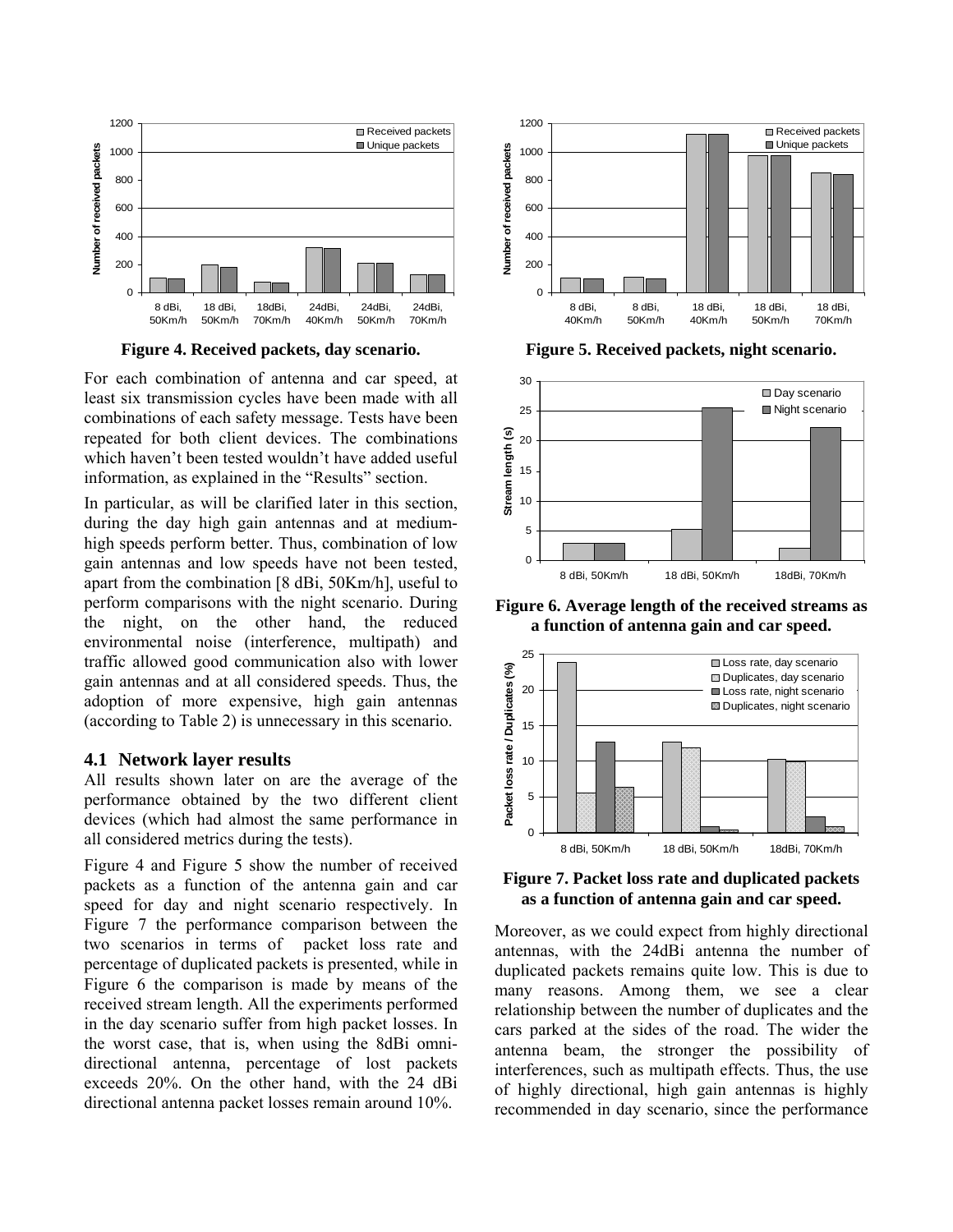of the omni-directional 8 dBi antenna is unacceptable with respect to all considered metrics. On the other side, the good performance of the directional 18 dBi antenna in night scenario makes the adoption of the 24dBi antenna unnecessary in this context. In fact, the 18 dBi antenna allows the playback of more than 20 seconds of the safety message, while packet loss rate and number of duplicates remains almost negligible. Thus, we recommend the use of directional, moderate gain antennas in this context, since the duration of the received stream is long enough to allow transmission of detailed messages or implementation of more sophisticated buffering techniques.

For all scenarios, the number of received packets is strictly related to the speed of the mobile node, decreasing noticeably when the speed increases. This reflects also in a smaller length of the received stream (Figure 6). However, this decrease is more noticeable in the day scenario. When using the 18 dBi directional antenna, in fact, received packets decrease by 60% when passing from 50 to 70 Km/h (198 and 78, respectively). In the night scenario, under the same conditions (antenna, speeds), received packets only decrease by 13% (976 packets received versus 849).

#### **4.2 Application layer results**

The algorithm used to measure the perceptual quality of the received stream is the ITU-T implementation of the PESQ algorithm [25]. The received MP3 stream is decoded and resampled at 16 KHz, mono, 16 bits per sample. The resulting score is then mapped to a MOS scale following the ITU-T P.862.1 recommendation [28], in order to make the results independent of the implementation of the PESQ algorithm. MOS scale ranges from 1 (worst) to 5 (best).

The overall perceptual results (average of the four combinations language-gender) are presented in Figure 8. Results obtained with the 8 dBi antenna are unacceptable also when considering the perceived quality of the transmitted stream. It is worth noting that, while in the night scenario the quality slightly decreases when speed increases (higher the speed, lower the SINR), in the day scenario the trend is reversed. We related such behavior to lower interference levels caused by other moving cars when speed is higher. Probably this effect wouldn't be noticeable when all cars travel at the same speed. Moreover, the perceived quality experienced in the day scenario increases when passing from 50 to 70 Km/h with the 18 dBi antenna, even if the number of



**Figure 8. Average MOS as a function of antenna gain and car speed.** 

received packets decreases. The burst of received packets lasts less but its quality is higher. Last, the low variance obtained throughout the whole experiment (<0.4 in MOS scale for each set of [car speed, antenna gain, scenario]) makes us confident on the reliability of the presented results.

# **5. CONCLUSIONS AND FUTURE WORK**

In this paper we analyzed the performance of multimedia communication in a Vehicular Ad hoc Network (VANET). We focused on the multicast transmission of safety messages via MP3 streams in a typical urban context. We examined different solutions for guaranteeing vehicle-to-infrastructure connectivity via both omni-directional and directional antennas. To reach this goal, we developed an optimized client-server streaming software suite and tested it in a real-world network testbed by streaming safety messages recorded in different combinations [language, gender]. Results showed that the plain 802.11b standard can be used for successfully transmitting safety messages in multicast with acceptable levels of both network and application layer QoS. Results also showed that quality of the communication strongly relies on environmental conditions.

Possible extensions to our work include performing the same experiments in different contexts (for instance, highway scenarios), and transmitting different kinds of multimedia streams.

# **6. ACKNOWLEDGMENTS**

The authors wish to thank Maria Teresa Medina Quintana and Dr. Fabio De Vito from Politecnico di Torino, Italy, for their precious help during the experiments.